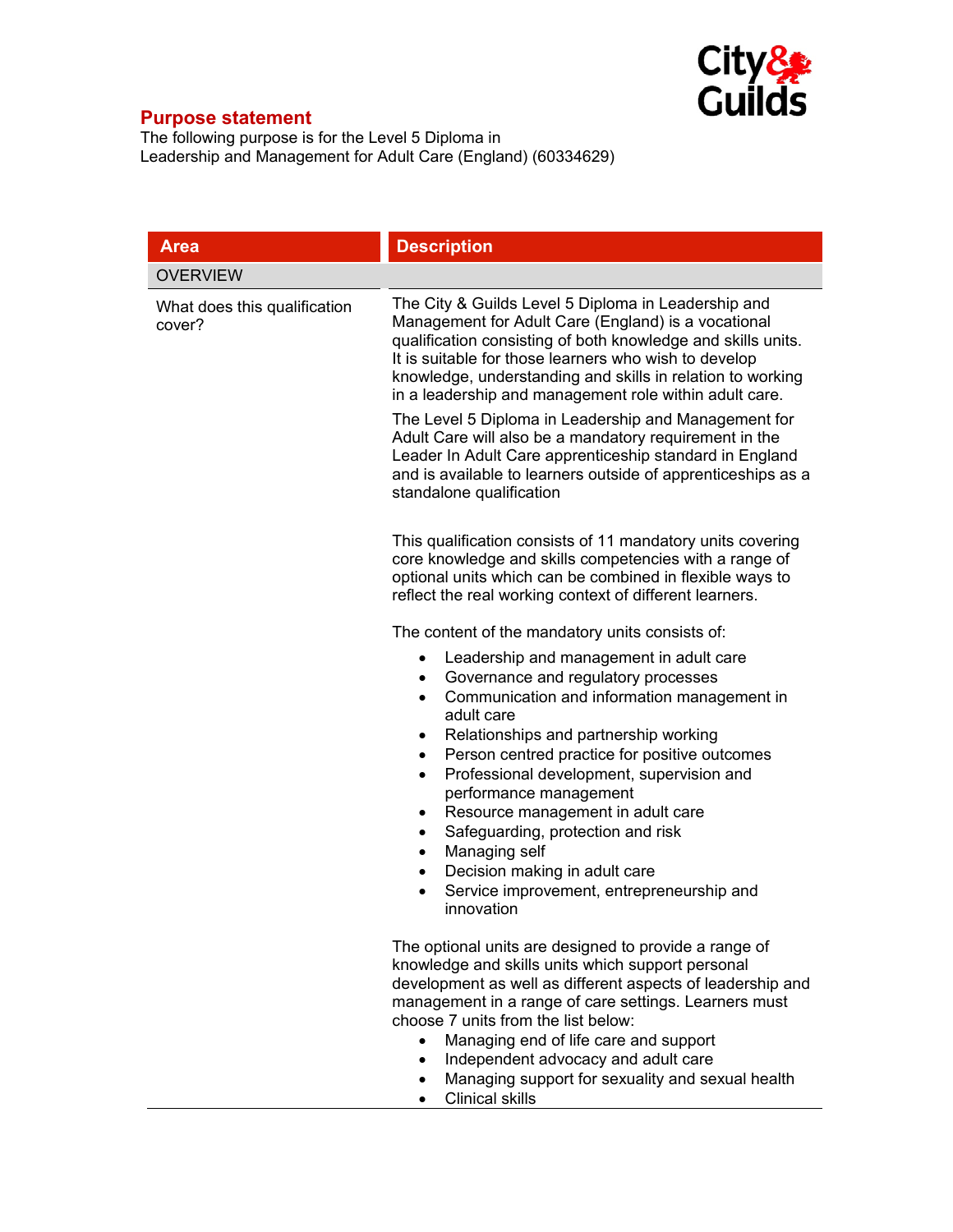|                                                               | Effectively managing and developing a business in<br>$\bullet$<br>adult care<br>Managing recruitment and selection<br>Leading and managing dementia care services<br>Supporting individuals with physical disabilities or<br>impairments<br>Leading and managing services for people with |
|---------------------------------------------------------------|-------------------------------------------------------------------------------------------------------------------------------------------------------------------------------------------------------------------------------------------------------------------------------------------|
|                                                               | learning disabilities                                                                                                                                                                                                                                                                     |
|                                                               | Mental health and wellbeing<br>$\bullet$                                                                                                                                                                                                                                                  |
|                                                               | Managing service for people with profound and<br>complex needs                                                                                                                                                                                                                            |
|                                                               | Managing remote services/managing satellite<br>services                                                                                                                                                                                                                                   |
|                                                               | Managing transitions<br>$\bullet$                                                                                                                                                                                                                                                         |
|                                                               | Managing groups in Health and Care<br>٠                                                                                                                                                                                                                                                   |
|                                                               | Managing services to promote independence<br>Study skills                                                                                                                                                                                                                                 |
| WHAT COULD THIS QUALIFICATION LEAD TO?                        |                                                                                                                                                                                                                                                                                           |
| Why choose this qualification<br>over similar qualifications? | This qualification is ideal for you if you are working as a<br>leader or manager in an adult care setting where you are<br>involved in leading the delivery care and support services.<br>This qualification will help you to develop your skills and                                     |

care service.

website.

this is their professional goal.

section of the City & Guilds website

knowledge to a level which demonstrates that you are competent at level 5 in leading and managing a care and/or support service. Delivery of the qualification can be flexible to meet your needs and assessment usually takes place in your place of work. The qualification is also supported by Skills for Care and has national recognition. There are other level 5 qualifications available such as the City & Guilds Level 5 Diploma for Assistant Practitioners in Healthcare (60086671) which, although contains elements of leadership and management would not provide sufficient context to support a leader or manager in a regulated adult

The qualification will be part of the Leader in Adult Care apprenticeship standard in England. Learners may wish to complete a generic management qualification from a range of level 5 and 6 ILM qualifications. Learners would need to ensure that alternative qualifications would allow them to be recognised as a registered manager of their service if

More details can be found by on our apprenticeships

This qualification allows you to learn, develop and demonstrate the skills and knowledge required for

(**www.cityandguilds.com**) where there is a link to the ILM

How this qualification supports the identified outcome(s)?

Alternatives routes to achieve

the same outcome?